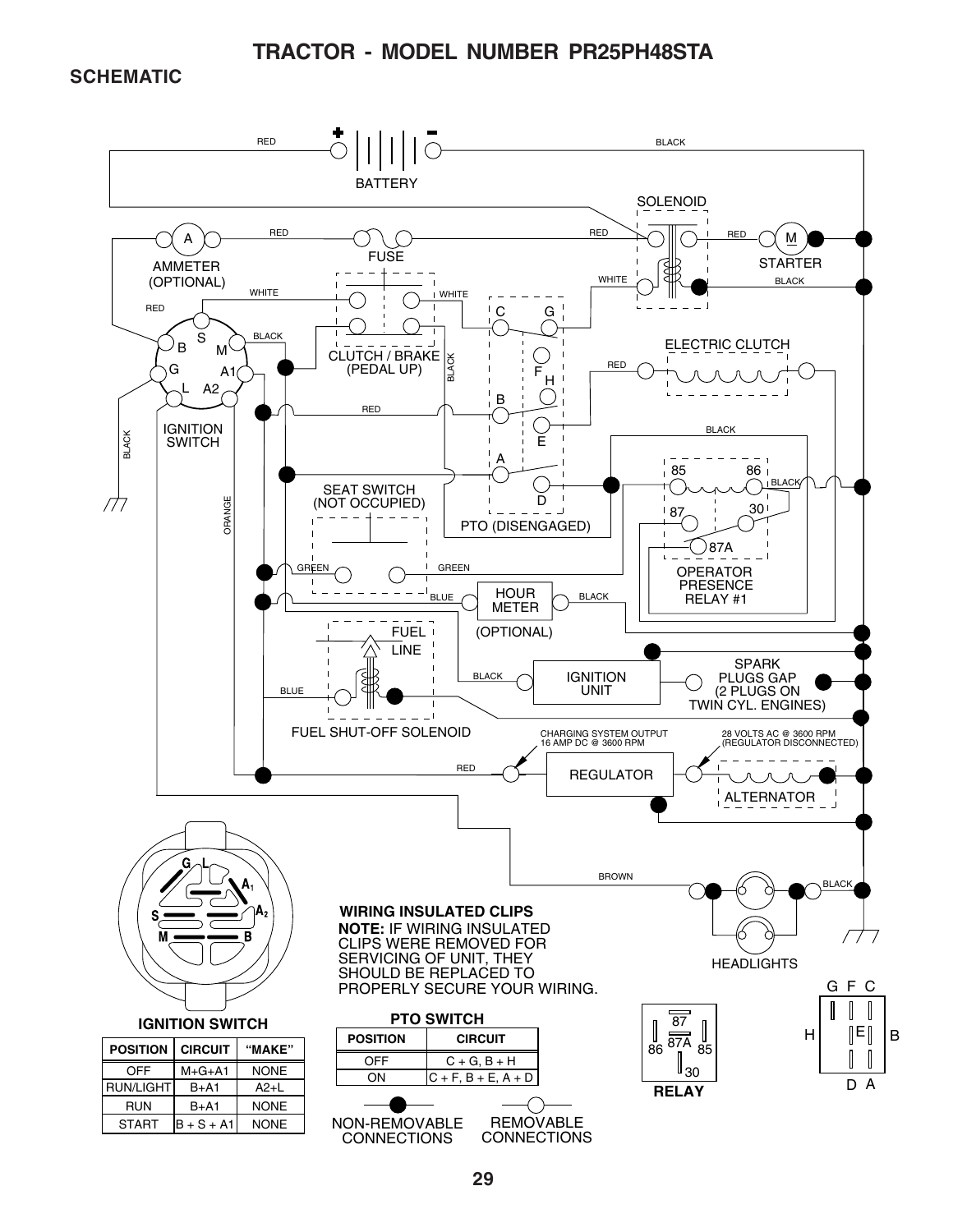**TRACTOR - MODEL NUMBER PR25PH48STA**

### **ELECTRICAL**

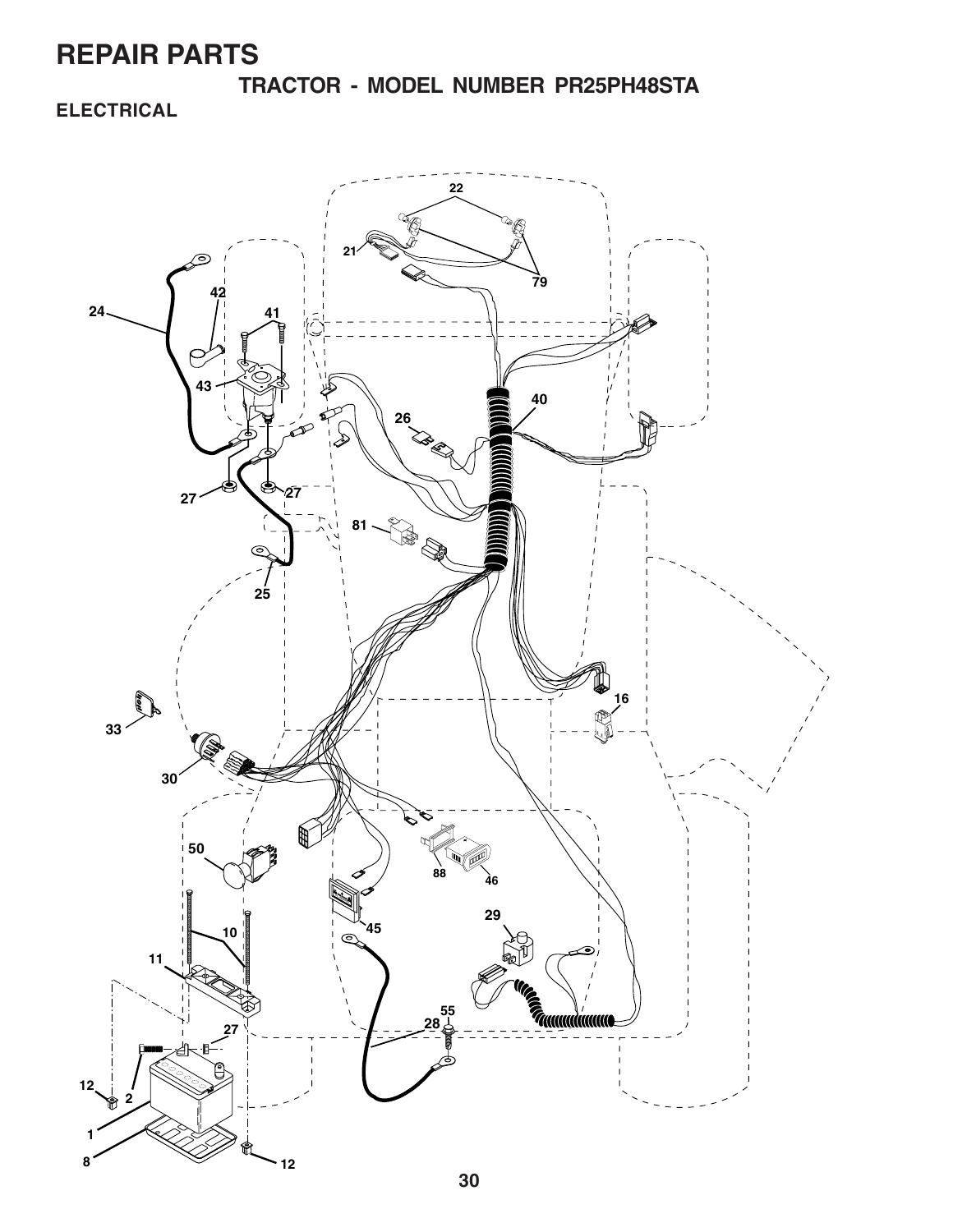### **TRACTOR - MODEL NUMBER PR25PH48STA**

**ELECTRICAL**

| <b>KEY</b><br>NO. | <b>PART</b><br>NO. | <b>DESCRIPTION</b>                      |
|-------------------|--------------------|-----------------------------------------|
| 1                 | 144927             | Battery                                 |
| 2                 | 74760412           | Bolt Hex Hd 1/4-20 UNC X 3/4            |
| 8                 | 7603J              | Tray, Battery                           |
| 10                | 145211             | Bolt, BTR FRT 1/4-20 x 7.5              |
| 11                | 150109             | <b>Hold Down Battery, Front</b>         |
| 12                | 145769             | Nut, Push, Nylon                        |
| 16                | 176138             | Switch Interlock Push-In                |
| 21                | 166184             | Harness Asm Light W/4152j               |
| 22                | 4152J              | Bulb Light #1156                        |
| 24                | 8860R              | <b>Cable Battery</b>                    |
| 25                | 146148             | Cable Batterywire                       |
| 26<br>27          | 175158<br>73510400 | Fuse                                    |
| 28                | 145491             | Nut Keps Hex 1/4-20 Unc<br>Cable Ground |
| 29                | 160784             | Switch Plunger Normal OP Olive          |
| 30                | 175566             | Switch Ign 4 pos w/lights               |
| 33                | 140401             | Key Ign                                 |
| 40                | 179736             | Harness Ign.                            |
| 41                | 17720408           | Bolt Blk Fin Hex 1/4-20 x 1/2           |
| 42                | 131563             | Cover Terminal Red                      |
| 43                | 178861             | Solenoid                                |
| 45                | 122822X            | Ammeter Rectangular                     |
| 46                | 169635             | Hourmeter Snap-In                       |
| 50                | 174653             | Switch, PTO                             |
| 55                | 17490508           | Screw Thdrol 5/16-18 x 1/2              |
| 79                | 163996             | <b>Bulbholder</b>                       |
| 81                | 109748X            | <b>Relay Asm</b>                        |
| 89                | 169639             | <b>Bracket Snap-In Hourmeter</b>        |

**NOTE:** All component dimensions given in U.S. inches. 1 inch =  $25.4$  mm.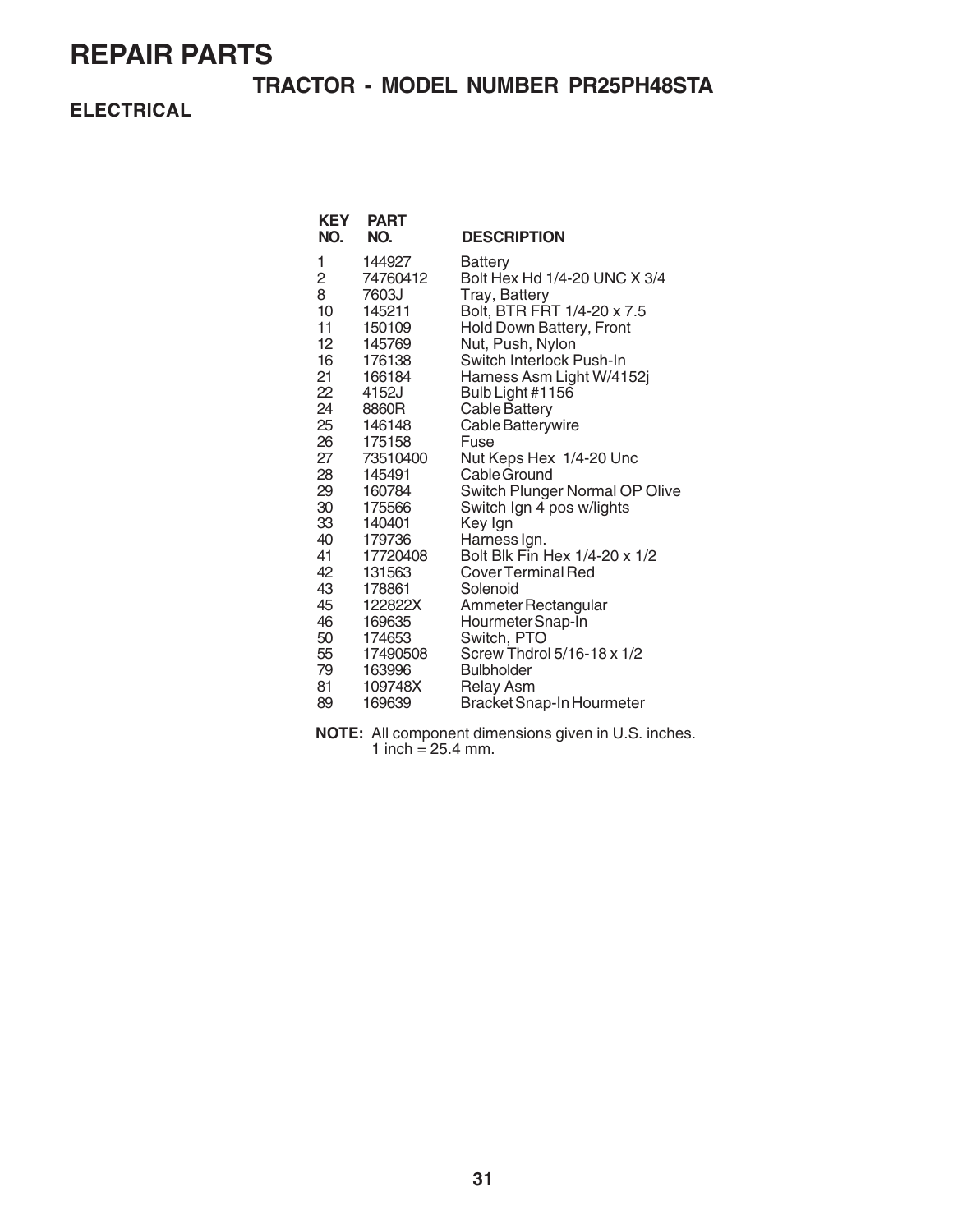**TRACTOR - MODEL NUMBER PR25PH48STA CHASSIS AND ENCLOSURES**

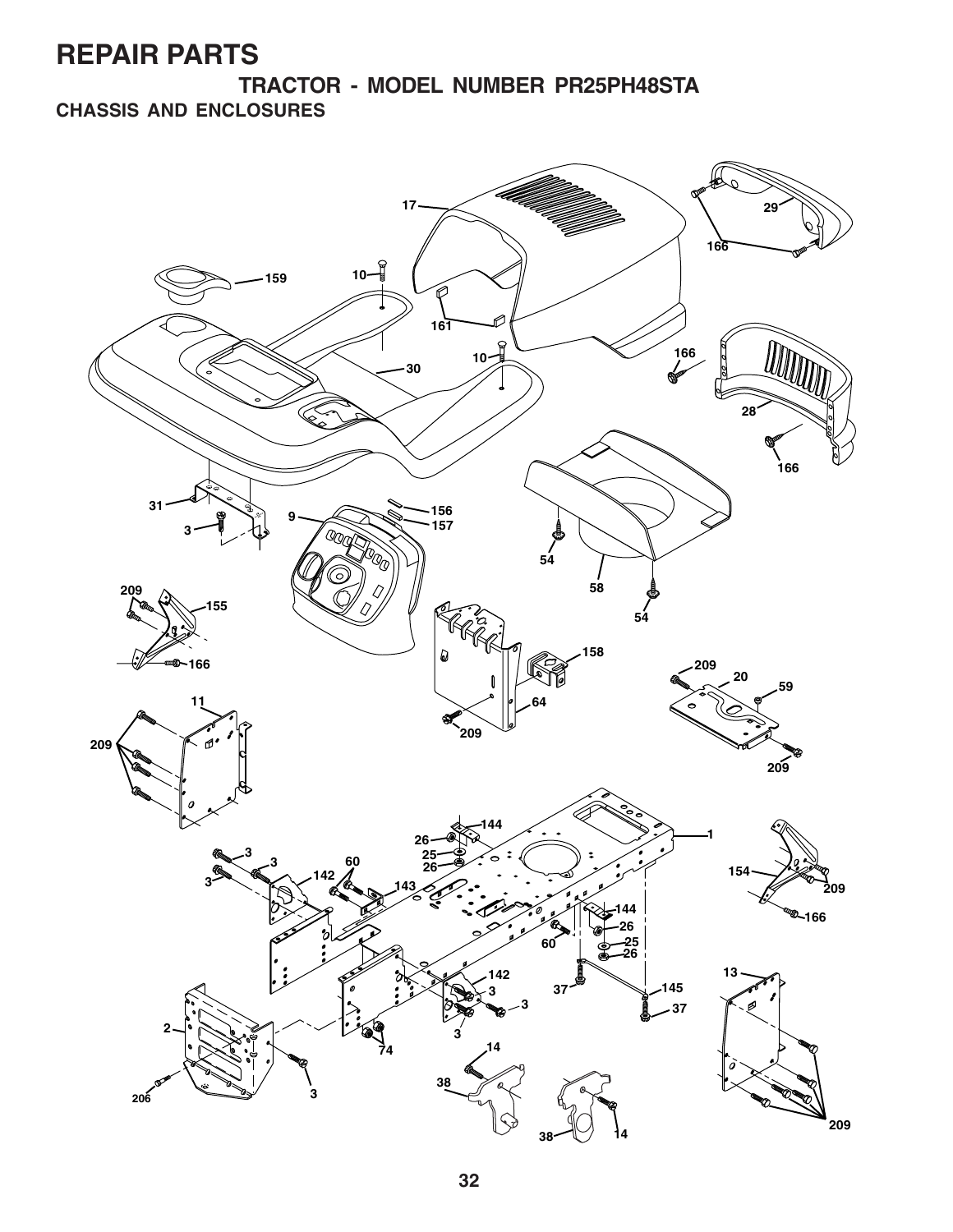### **TRACTOR - MODEL NUMBER PR25PH48STA CHASSIS AND ENCLOSURES**

| <b>KEY</b><br>NO.                                                                                                                                                                               | <b>PART</b><br>NO.                                                                                                                                                                                                                                                                                                                       | <b>DESCRIPTION</b>                                                                                                                                                                                                                                                                                                                                                                                                                                                                                                                                                                                                                                                                     |
|-------------------------------------------------------------------------------------------------------------------------------------------------------------------------------------------------|------------------------------------------------------------------------------------------------------------------------------------------------------------------------------------------------------------------------------------------------------------------------------------------------------------------------------------------|----------------------------------------------------------------------------------------------------------------------------------------------------------------------------------------------------------------------------------------------------------------------------------------------------------------------------------------------------------------------------------------------------------------------------------------------------------------------------------------------------------------------------------------------------------------------------------------------------------------------------------------------------------------------------------------|
| 1<br>$\overline{c}$<br>3<br>9<br>10<br>11<br>13<br>14<br>17<br>20<br>25<br>26<br>28<br>29<br>30<br>31<br>37<br>38<br>54<br>58<br>59<br>60<br>64<br>74<br>142<br>143<br>144<br>145<br>154<br>155 | 174619<br>176554<br>17060612<br>163976X428<br>72140608<br>167203<br>178298<br>17490608<br>175260X428<br>162026<br>19131312<br>73800600<br>174515X428<br>160568<br>175692X428<br>139976<br>17490508<br>175710<br>161464<br>175351<br>177579<br>72140606<br>174997<br>73680600<br>175702<br>154966<br>175582<br>156524<br>161897<br>161900 | Chassis<br>Drawbar<br>Screw 3/8-16x3/4<br>Dash<br>Bolt 3/8-16 x 1<br>Panel Dash Lh<br>Panel Dash Rh<br>Screw Thdrol 3/8-16 x 1/2<br>Hood<br><b>Plate Battery</b><br>Washer 13/32 X 13/16 X 12 Ga<br>Nut Lock Hex W/Ins 3/8-16 Unc<br>Grille<br>Lens<br>Fender<br><b>Bracket Fender</b><br>Screw Thdrol 6/16-18 x 1/2 TYT<br>Bracket, Asm. Pivot Mower Rear<br>Screw Hex Wshd 8-18 x 7/8<br>Duct Hood<br><b>Bushing Snap</b><br>Bolt RdHd Sqnk 3/8-16 Unc x 3/4<br>Dash Lower<br>Nut Crownlock 3/8-16 Unc<br><b>Plate Reinforcement STLT</b><br><b>Bracket Swaybar Chassis</b><br><b>Bracket Footrest</b><br>Rod Pivot Chassis/Hood<br><b>Bracket Dash Rh</b><br><b>Bracket Dash Lh</b> |
| 156                                                                                                                                                                                             | 163805                                                                                                                                                                                                                                                                                                                                   | <b>Striker Plate</b>                                                                                                                                                                                                                                                                                                                                                                                                                                                                                                                                                                                                                                                                   |
| 157                                                                                                                                                                                             | 163806                                                                                                                                                                                                                                                                                                                                   | Magnet Stealth                                                                                                                                                                                                                                                                                                                                                                                                                                                                                                                                                                                                                                                                         |
| 158<br>159                                                                                                                                                                                      | 162037<br>155123X428                                                                                                                                                                                                                                                                                                                     | <b>Bracket Parking Brake</b><br>Cupholder                                                                                                                                                                                                                                                                                                                                                                                                                                                                                                                                                                                                                                              |
| 161                                                                                                                                                                                             | 164655                                                                                                                                                                                                                                                                                                                                   | <b>Extrusion Bumper</b>                                                                                                                                                                                                                                                                                                                                                                                                                                                                                                                                                                                                                                                                |
| 166                                                                                                                                                                                             | 164863                                                                                                                                                                                                                                                                                                                                   | Screw HwHd Hi-Lo #13-16 x 3/4                                                                                                                                                                                                                                                                                                                                                                                                                                                                                                                                                                                                                                                          |
| 206                                                                                                                                                                                             | 170165                                                                                                                                                                                                                                                                                                                                   | Bolt Shoulder 5/16-18                                                                                                                                                                                                                                                                                                                                                                                                                                                                                                                                                                                                                                                                  |
| 209                                                                                                                                                                                             | 17000612                                                                                                                                                                                                                                                                                                                                 | Screw Hexwsh Thdrol 3/8-16 x 3/4                                                                                                                                                                                                                                                                                                                                                                                                                                                                                                                                                                                                                                                       |

**NOTE:** All component dimensions given in U.S. inches 1 inch =  $25.4 \text{ mm}$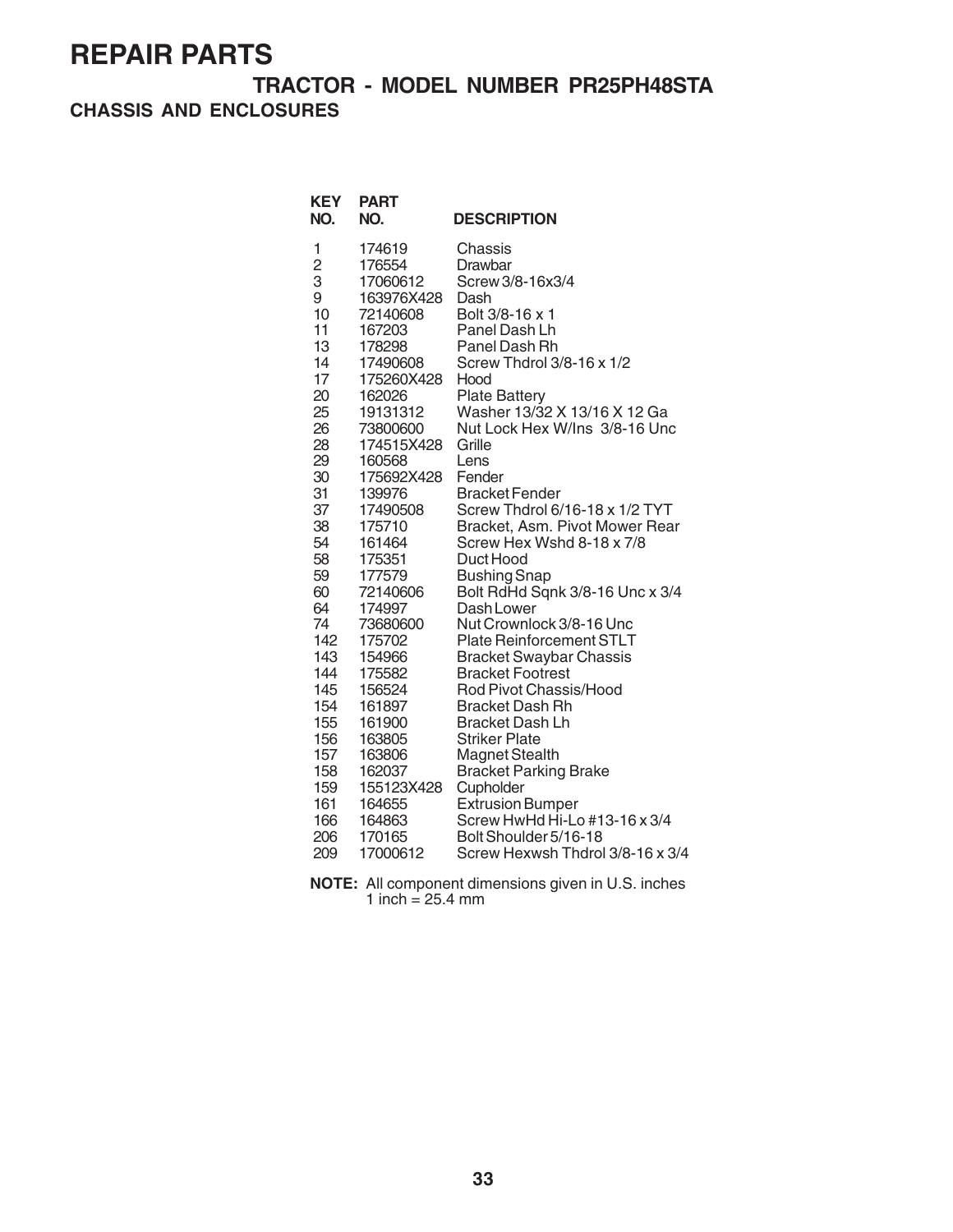**TRACTOR - MODEL NUMBER PR25PH48STA**

### **DRIVE**

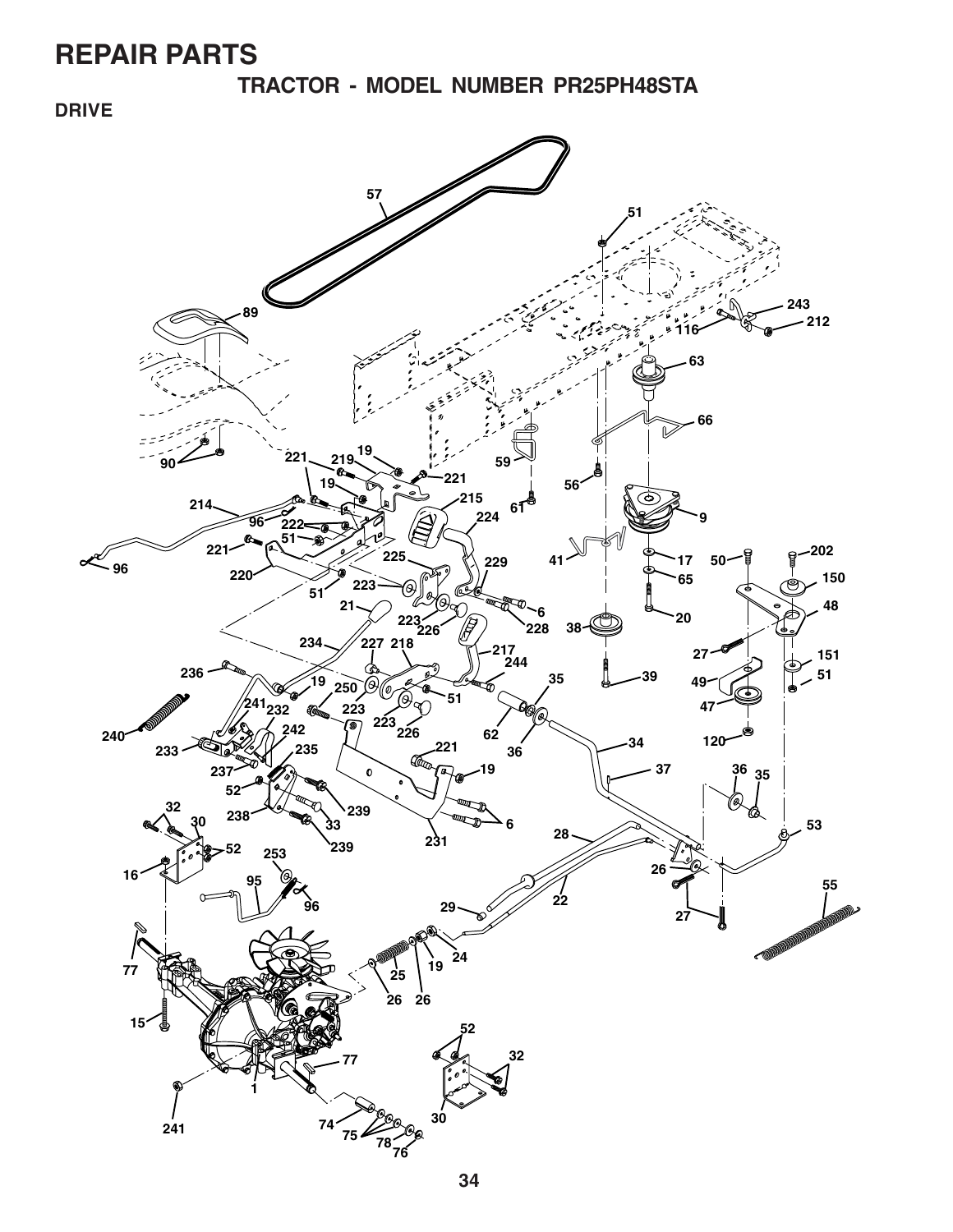### **TRACTOR - MODEL NUMBER PR25PH48STA**

### **DRIVE**

| <b>KEY</b><br>NO. | <b>PART</b><br>NO. | <b>DESCRIPTION</b>                                     | <b>KEY</b><br>NO. | <b>PART</b><br>NO. | <b>DESCRIPTION</b>                                         |
|-------------------|--------------------|--------------------------------------------------------|-------------------|--------------------|------------------------------------------------------------|
| 1                 | .                  | Transaxle (Order parts from<br>transaxle manufacturer) | 77<br>78          | 123583X<br>121748X | Key, Square<br>Washer 25/32 x 1-5/8 x 16 Ga.               |
|                   |                    | Hydro gear Model 323-0510<br>Screw 5/16-18 x 3/4       | 89<br>90          | 174901X428         | Console, Shift                                             |
| 6<br>9            | 17060512<br>174367 | <b>Clutch Elec</b>                                     | 95                | 124346X<br>180825  | Nut Self-Thd Wsh-hd 1/4 Zinc<br>Rod Bypass                 |
| 15                | 74490544           | Bolt Hex Fighd 5/16-18 Gr. 5                           | 96                | 4497H              | Retainer Spring 1" Zinc/Cad                                |
| 16                | 73800500           | Nut Lock Hex W/Ins. 5/16-18 Unc                        | 116               | 72140608           | Bolt RDHD SQNK 3/8-16 Unc x 1                              |
| 17                | 126197X            | Washer 1-1/2 OD x 15/32 ID x                           | 120               | 73900600           | Nut Lock Flg 3/8-16 Unc                                    |
|                   |                    | .250                                                   | 150               | 175456             | <b>Spacer Retainer</b>                                     |
| 19                | 73800600           | Nut Lock Hex W/Wsh 3/8-16 Unc                          | 151               | 19133210           | Washer 13/32 x 2 x 10 Ga.                                  |
| 20                | 173937             | Bolt Hex 7/16-20 x 4 x Gr. 5-1.5                       | 202               | 72110612           | Bolt Carr Sh 3/8-16 x 1-1/2 Gr. 5                          |
| 21                | 175036X421         | Knob Custom Control Cruise                             | 212               | 145212             | Nut HexFlange Lock                                         |
| 22                | 175896             | Rod, Brake                                             | 214               | 174735             | Link Transaxle                                             |
| 24                | 73350600           | Nut, Hex Jam 3/8-16 Unc                                | 215               | 175646             | Cover Pedal Forward                                        |
| 25                | 106888X            | Spring, Brake Rod                                      | 217               | 179433             | Pedal Reverse                                              |
| 26                | 19131316           | Washer                                                 | 218               | 174713             | Arm Control Pedal Reverse                                  |
| 27                | 76020412           | Pin Cotter 1/8 x 3/4 CAD.                              | 219               | 174839             | Bracket Frest Pdl Ctrl. Hyd                                |
| 28                | 175765             | Rod, Parking Brake                                     | 220               | 174711             | <b>Bracket Mtg. Pedal Control</b>                          |
| 29                | 71673              | Cap, Brake, Park                                       | 221               | 72140606           | Bolt Rdhd Sqnk 3/8-16 Unc x 3/4                            |
| 30                | 169592             | Bracket, Transaxle                                     | 222               | 73680700           | Nut Crownlock 7/16-14 Unc                                  |
| 32                | 74760512           | Bolt Hex Hd 5/16-18 Unc x 3/4                          | 223               | 174840             | Washer Nylon 11/16 ID x .060                               |
| 33                | 72140506           | Bolt Rdhd Sqnk 5/16-18 Unc x 3/4                       | 224               | 174736             | Pedal Forward                                              |
| 34                | 175578             | Shaft, Foot Pedal                                      | 225               | 174712             | Arm Control Pedal Forward                                  |
| 35                | 120183X            | Bearing, Nylon                                         | 226               | 174902             | <b>Bolt Pivot Spacer</b>                                   |
| 36                | 19211616           | Washer                                                 | 227               | 174710             | Cam Reverse Pedal LT                                       |
| 37                | 1572H              | Pin, Roll                                              | 228               | 179032             | Bolt Shoulder 5/16-18                                      |
| 38                | 179114             | Pulley, Composite, Flat                                | 229               | 176451             | Washer Serrated 5/16 x .75                                 |
| 39                | 74760648           | Bolt Fin Hex 3/8-16 Unc x 3                            | 231               | 174573             | <b>Strap Torque</b>                                        |
| 41                | 175556             | Keeper, Belt Idler Flat                                | 232               | 175570             | Actuator Cruise Disengage                                  |
| 47                | 127783             | Pulley, Idler, V-Groove                                | 233               | 174856             | Pawl Control Cruise                                        |
| 48                | 154407             | Bellcrank Clutch Grnd Drw Stl                          | 234               | 174858             | Lever Control Cruise                                       |
| 49                | 123205X            | Retainer, Belt                                         | 235               | 174857             | <b>Sector Control Cruise</b>                               |
| 50                | 74760624           | <b>Bolt</b>                                            | 236               | 128903             | Bolt Shoulder 3/8-16 Unc 1/44                              |
| 51                | 73680600           | Nut Crownlock 3/8-16 UNC                               | 237               | 170165             | Bolt Shoulder 5/16-18                                      |
| 52                | 73680500           | Nut, Crownlock 5/16-18 Unc                             | 238               | 175807             | Arm Mtg. Cruise Sector                                     |
| 53                | 105710X            | Link, Clutch                                           | 239               | 17490508           | Screw Thdrol 5/16 x 1/2                                    |
| 55                | 105709X            | Spring, Return, Clutch                                 | 240               | 175610             | Spring Return Cruise Control                               |
| 56                | 17060620           | Screw 3/8-16 x 1-1/4                                   | 241<br>242        | 73930400           | Nut Centerlock 1/4-20 Unc<br>Bolt Fin Hex 1/4-20 Unc x .75 |
| 57<br>59          | 140294             | V-Belt, Ground Drive                                   | 243               | 74780412<br>178289 |                                                            |
|                   | 169691<br>17120614 | Keeper, Center Span                                    |                   | 166880             | <b>Bracket Anti-Rotation CVX</b><br>Screw 5/16-18 x 5/8    |
| 61<br>62          | 8883R              | Screw 3/8-16 x .875                                    | 244<br>250        | 17060612           | Screw 3/8-16 x .75                                         |
| 63                | 175417             | Cover, Pedal<br>Pulley, Engine                         | 253               | 179422             | Washer .3125 x .615 x 16 Ga.                               |
| 65                | 10040700           | Washer                                                 |                   |                    |                                                            |
| 66                | 154778             | Keeper Belt Engine                                     |                   |                    |                                                            |
| 74                | 137057             | Spacer, Axle                                           |                   |                    |                                                            |
| 75                | 121749X            | Washer 25/32 x 1-1/4 x 16 Ga.                          |                   |                    |                                                            |
| 76                | 12000001           | E-Ring                                                 |                   | 1 inch = $25.4$ mm | NOTE: All component dimensions give in U.S. inches.        |
|                   |                    |                                                        |                   |                    |                                                            |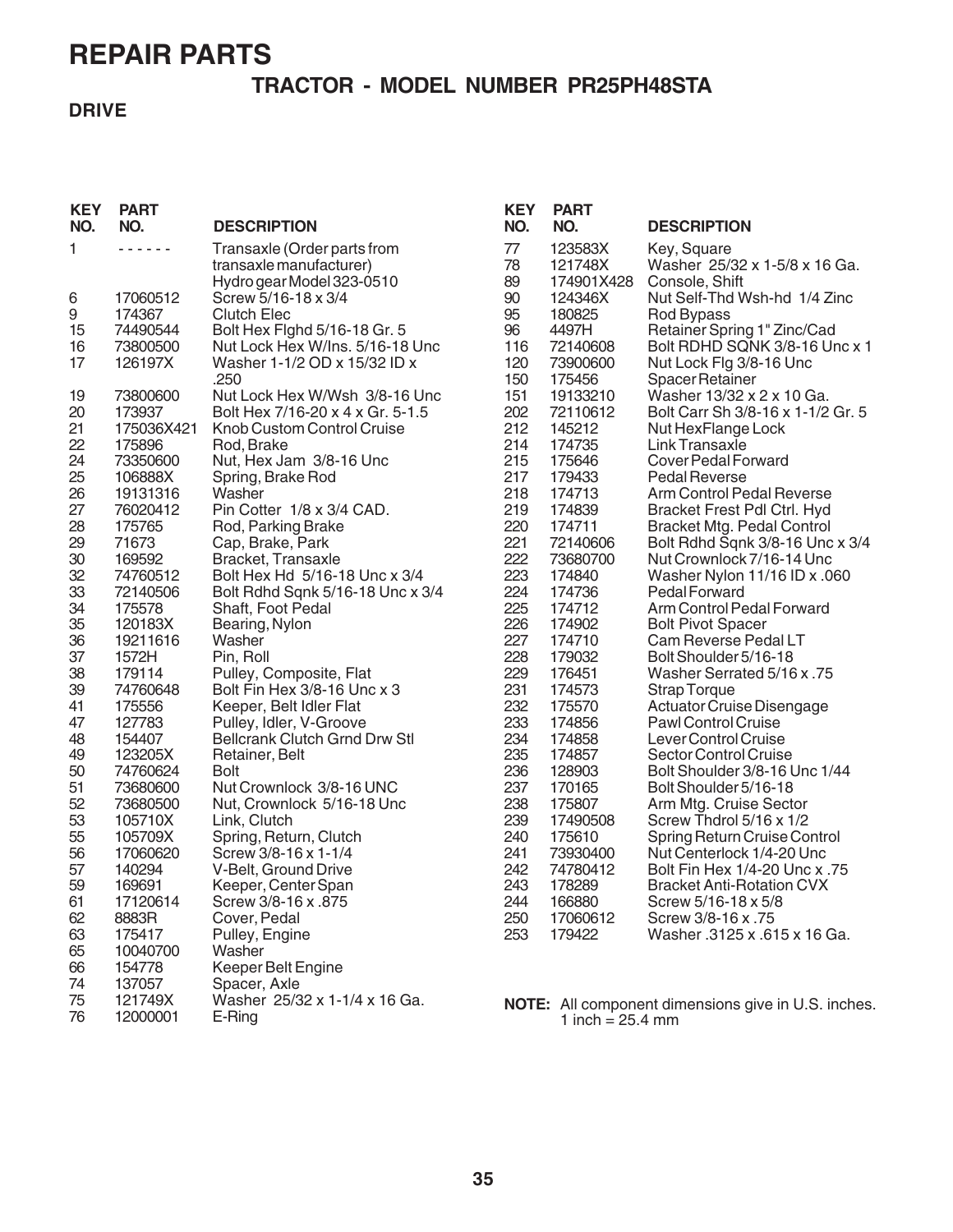**TRACTOR - MODEL NUMBER PR25PH48STA**

### **STEERING ASSEMBLY**

![](_page_7_Figure_3.jpeg)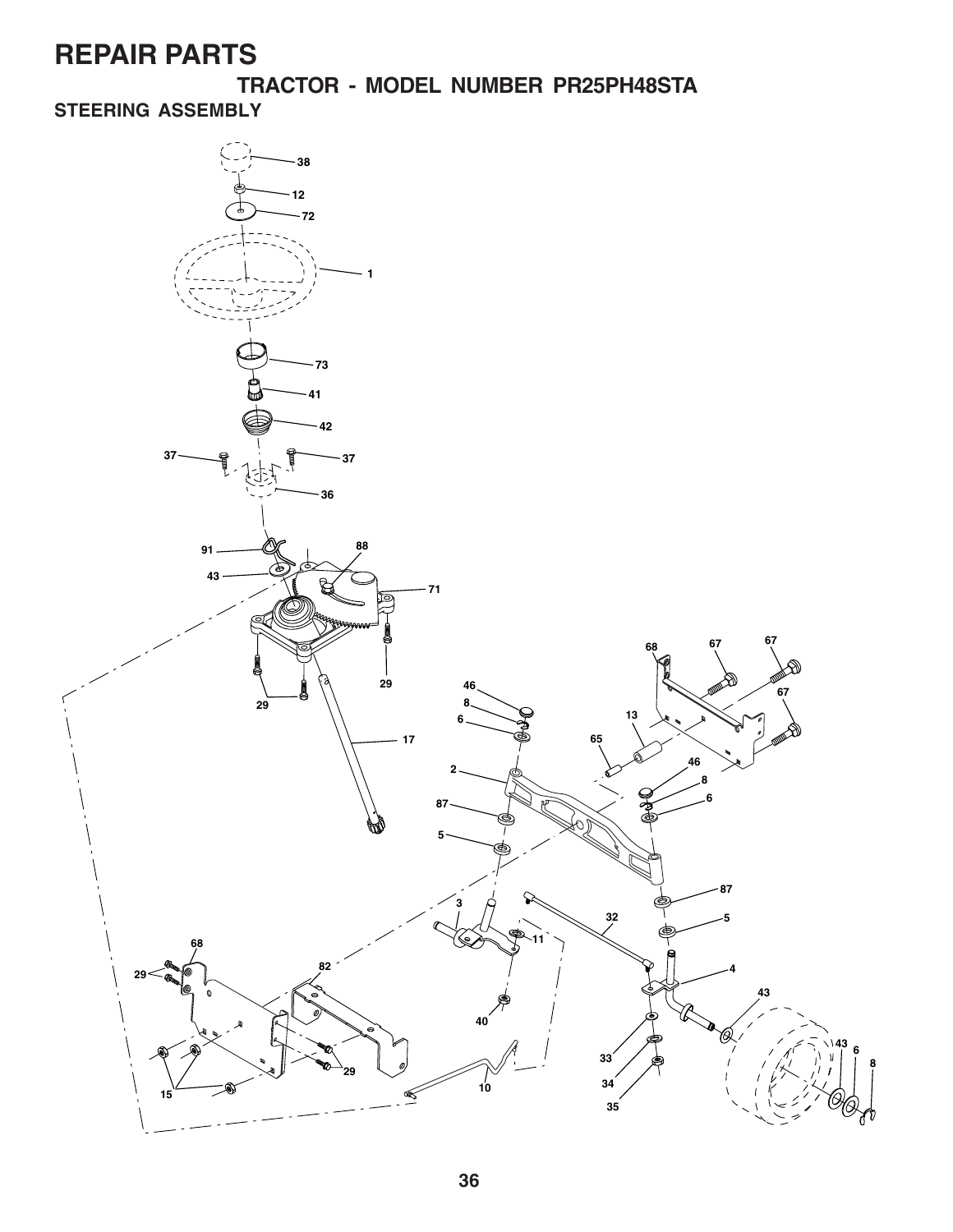**TRACTOR - MODEL NUMBER PR25PH48STA**

**STEERING ASSEMBLY**

| <b>KEY</b><br>NO. | <b>PART</b><br>NO. | <b>DESCRIPTION</b>                                |
|-------------------|--------------------|---------------------------------------------------|
| 1                 | 159944X428         | <b>Wheel Steering</b>                             |
| $\overline{c}$    | 172393             | Axle Cast Lt Machined                             |
| 3                 | 169840             | Spindle Asm LH                                    |
| 4                 | 169839             | Spindle Asm RH                                    |
| 5                 | 6266H              | <b>Bearing Race Thrust Harden</b>                 |
| 6                 | 121748X            | Washer 25/32 X 1-5/8 X 16 Ga                      |
| 8                 | 12000029           | Ring Klip #t5304-75                               |
| 10                | 175121             | Link Drag                                         |
| 11                | 10040600           | Washer Lock Hvy Hlcl Spr 3/8                      |
| 12                | 73940800           | Nut Hex Jam Toplock 1/2-20 UNF                    |
| 13                | 136518             | Spacer Brg Axle Front                             |
| 15                | 145212             | Nut Hex Flange Lock                               |
| 17                | 177883             | Shaft Asm Strg                                    |
| 29                | 17060612           | Screw 3/8-16x3/4                                  |
| 32                | 170162             | Rod Tie                                           |
| 33                | 19111216           | Washer 11/32 x 3/4 x 16 Ga.                       |
| 34                | 10040500           | Washer Lock Hry Hicl Spr 5/16                     |
| 35                | 73540500           | Nut Crownlock 5/16 - 24 UNF                       |
| 36                | 155105             | <b>Bushing Strg</b>                               |
| 37                | 152927             | Screw TT #32.5 x 5 x 3/8 Flange                   |
| 38                | 159946X428         | Cap Wheel Steer                                   |
| 40<br>41          | 7810H<br>159945    | Nut Lock Center 3/8-24 Unf                        |
| 42                | 163888X428         | <b>Adaptor Wheel Strg</b><br><b>Boot Steering</b> |
| 43                | 121749X            | Washer 25/32 X 1 1/4 X 16 Ga                      |
| 46                | 121232X            | Cap Spindle Fr Top Blk                            |
| 65                | 160367             | Spacer Brace Axle                                 |
| 67                | 72140618           | Bolt Rdhd Sqn 3/8-16 x 2-1/4                      |
| 68                | 169827             | Brace, Axle                                       |
| 71                | 175146             | Steering Asm.                                     |
| 72                | 19182411           | Washer 9/16 ID x 1/20 OD 11 Ga.                   |
| 73                | 160135X428         | <b>Extension Steering</b>                         |
| 82                | 169835             | <b>Bracket Susp Chassis Front</b>                 |
| 87                | 173966             | Washer Flat .781 x 1-1/2 x .14                    |
| 88                | 175118             | Bolt Shoulder 7/16-20 Unc                         |
| 91                | 175553             | Clip                                              |

**NOTE:** All component dimensions given in U.S. inches. 1 inch =  $25.4$  mm.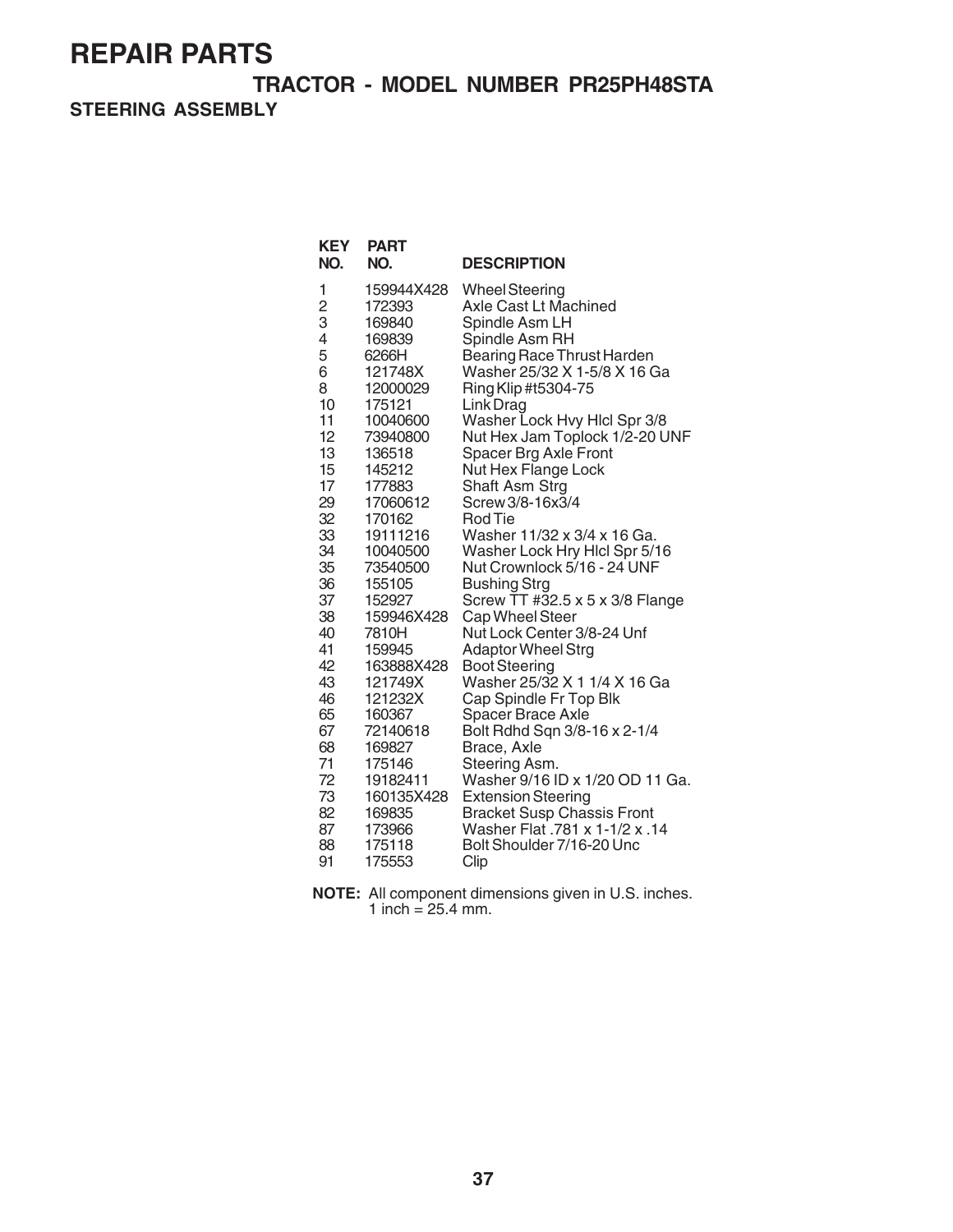**TRACTOR - MODEL NUMBER PR25PH48STA**

#### **ENGINE**

![](_page_9_Figure_3.jpeg)

| <b>KEY</b><br>NO. | <b>PART</b><br>NO. | <b>DESCRIPTION</b>             |
|-------------------|--------------------|--------------------------------|
| 1                 | 175437X428         | Control Throttle               |
| 2                 | 164863             | Screw HwHd Hi-Lo #13-16 x 3/4  |
| 3                 |                    | Engine, Briggs Model 445777    |
|                   |                    | (Order parts from engine mfg.) |
| 4                 | 149723             | Muffler Asm Twin Lo-Tone       |
| 5                 | 159955             | Pipe Exhaust LH Intek          |
| 6                 | 160589             | Pipe Exhaust RH Intek          |
| 8                 | 171877             | Bolt 5/16-18 UNC x 3/4 w/Sems  |
| 10                | 162797             | Shield Browning Intek II       |
| 13                | 165391             | <b>Muffler Gasket</b>          |
| 14                | 13280324           | Nipple Pipe 3/8 NPT x 3"       |
| 15                | 13200300           | Elbow STD 90 Degree 3/8-18 NPT |
| 16                | 11050600           | Washer Lock Ext Tooth 3/8      |
| 17                | 17060624           | Screw Thdrol 3/8-16 x 1-1/2    |
| 23                | 169837             | Shield Heat                    |
| 25                | 175440X428         | <b>Choke Control</b>           |
|                   |                    |                                |

| .<br>NO.                                                                         | .<br>NO. | <b>DESCRIPTION</b>               |
|----------------------------------------------------------------------------------|----------|----------------------------------|
| 26                                                                               | 73920600 | Nut, Keps 3/8-24 UNF             |
| 29                                                                               | 137180   | Kit Spark Arrestor (Flat Scrn)   |
| 31                                                                               | 157103   | Tank Fuel 3 50 Rear              |
| 32                                                                               | 140527   | Cap Asm Fuel W/sym Vented        |
| 33                                                                               | 123487X  | <b>Clamp Hose Black</b>          |
| 34                                                                               | 106082X  | Pad, Spacer                      |
| 37                                                                               | 8543R    | Line Fuel                        |
| 38                                                                               |          | Plug Drain Oil (Order Parts From |
|                                                                                  |          | Engine Manufacturer)             |
| 39                                                                               | 109227X  | Pad. Idler                       |
| 45                                                                               | 17000612 | Screw Hexwsh Thdr 3/8-16 x 3/4   |
| 62                                                                               | 10040500 | Washer Lock 5/16                 |
| 72                                                                               | 71070512 | Screw Hex Hd Cap 5/16-18 x 3/4   |
| 81                                                                               | 73510400 | Nut Keps Hex 1/4-20 UNC          |
| <b>NOTE:</b> All component dimensions given in U.S. inches<br>1 inch = $25.4$ mm |          |                                  |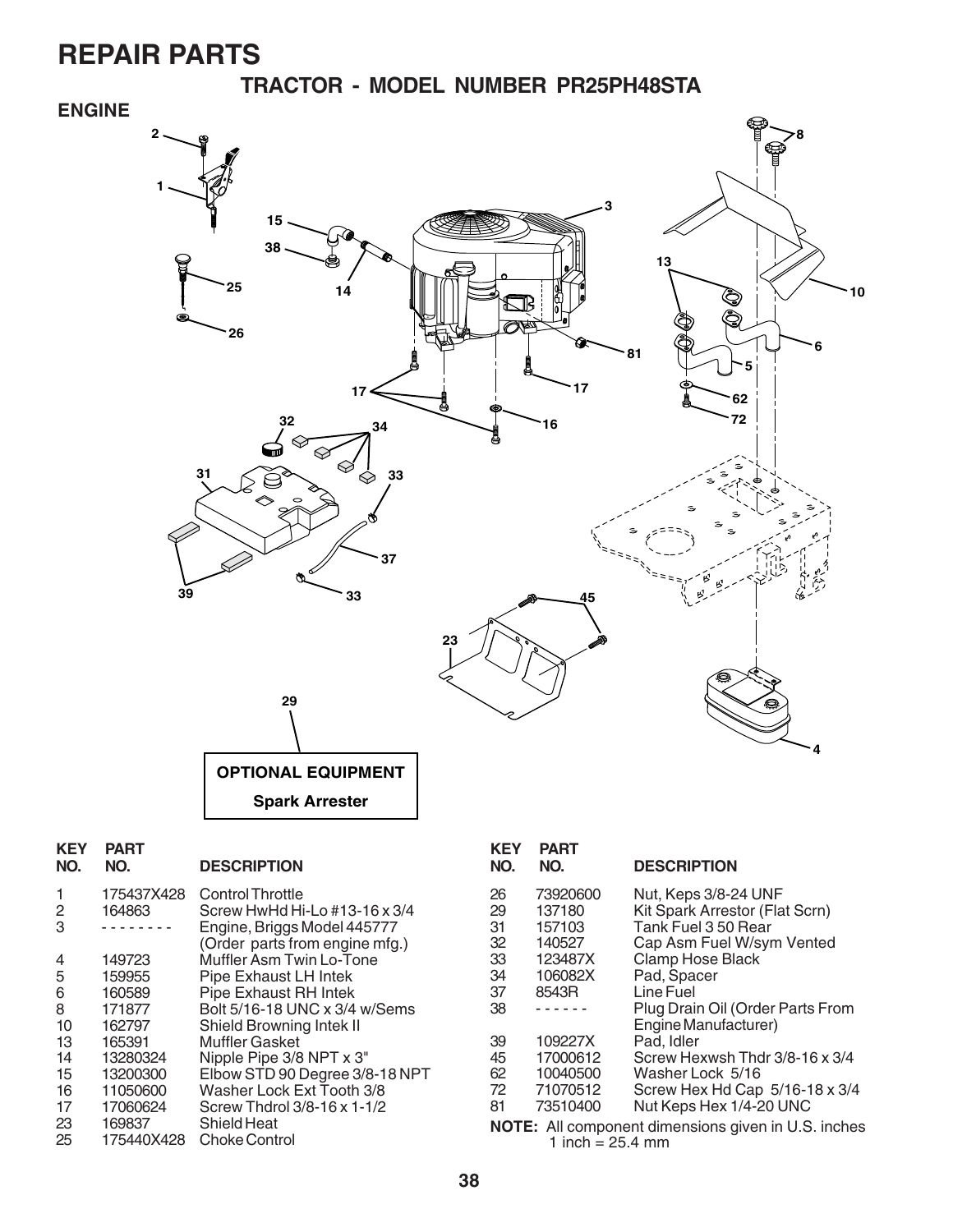**TRACTOR - MODEL NUMBER PR25PH48STA**

### **SEAT ASSEMBLY**

![](_page_10_Figure_3.jpeg)

| <b>KEY</b><br>NO.                                                    | <b>PART</b><br>NO.                                                                                          | <b>DESCRIPTION</b>                                                                                                                                                                                                                           | <b>KEY</b><br>NO.                                  | <b>PART</b><br>NO.                                                                                | <b>DESCRIPTION</b>                                                                                                                                                                                                                                                                                                    |
|----------------------------------------------------------------------|-------------------------------------------------------------------------------------------------------------|----------------------------------------------------------------------------------------------------------------------------------------------------------------------------------------------------------------------------------------------|----------------------------------------------------|---------------------------------------------------------------------------------------------------|-----------------------------------------------------------------------------------------------------------------------------------------------------------------------------------------------------------------------------------------------------------------------------------------------------------------------|
| $\overline{2}$<br>3<br>4<br>5<br>6<br>$\overline{7}$<br>8<br>9<br>10 | 171684<br>140551<br>71110616<br>19131610<br>145006<br>73800600<br>124181X<br>17000616<br>19131614<br>174894 | Seat<br>Bracket Pivot Seat 8720<br>Bolt Fin Hex 3/8-16 Unc x 1<br>Washer Flat 13/32 x 1 x 10 Ga.<br>Clip Push-In<br>Nut Hex w/Ins. 3/8-16 Unc<br>Spring Seat Cprsn 2 250 Blk Zi<br>Screw 3/8-16 x 1<br>Washer 13/32 x 1 x 14 Ga.<br>Pan Seat | 13<br>14<br>15<br>16<br>17<br>21<br>22<br>24<br>25 | 121248X<br>72050412<br>121249X<br>123740X<br>123976X<br>171852<br>73800500<br>19171912<br>127018X | Bushing Snap Blk Nyl 50 ld<br>Bolt Rdhd Sqnk 1/4-20x1-1/2<br>Spacer Split 28x 88<br>Spring Cprsn<br>Nut Lock 1/4 Lge Flg Gr 5 Zinc<br>Bolt Shoulder 5/16-18 Unc<br>Nut Hex Lock W/Ins 5/16-18<br>Washer 17/32 X 1-3/16 X 12 Ga.<br>Bolt Shoulder 5/16-18 X 62<br>NOTE: All component dimensions given in U.S. inches. |
| 11<br>$12 \overline{ }$                                              | 166369<br>121246X                                                                                           | Knob Seat Adj. Wingnut<br><b>Bracket Mounting Switch</b>                                                                                                                                                                                     |                                                    | 1 inch = $25.4$ mm                                                                                |                                                                                                                                                                                                                                                                                                                       |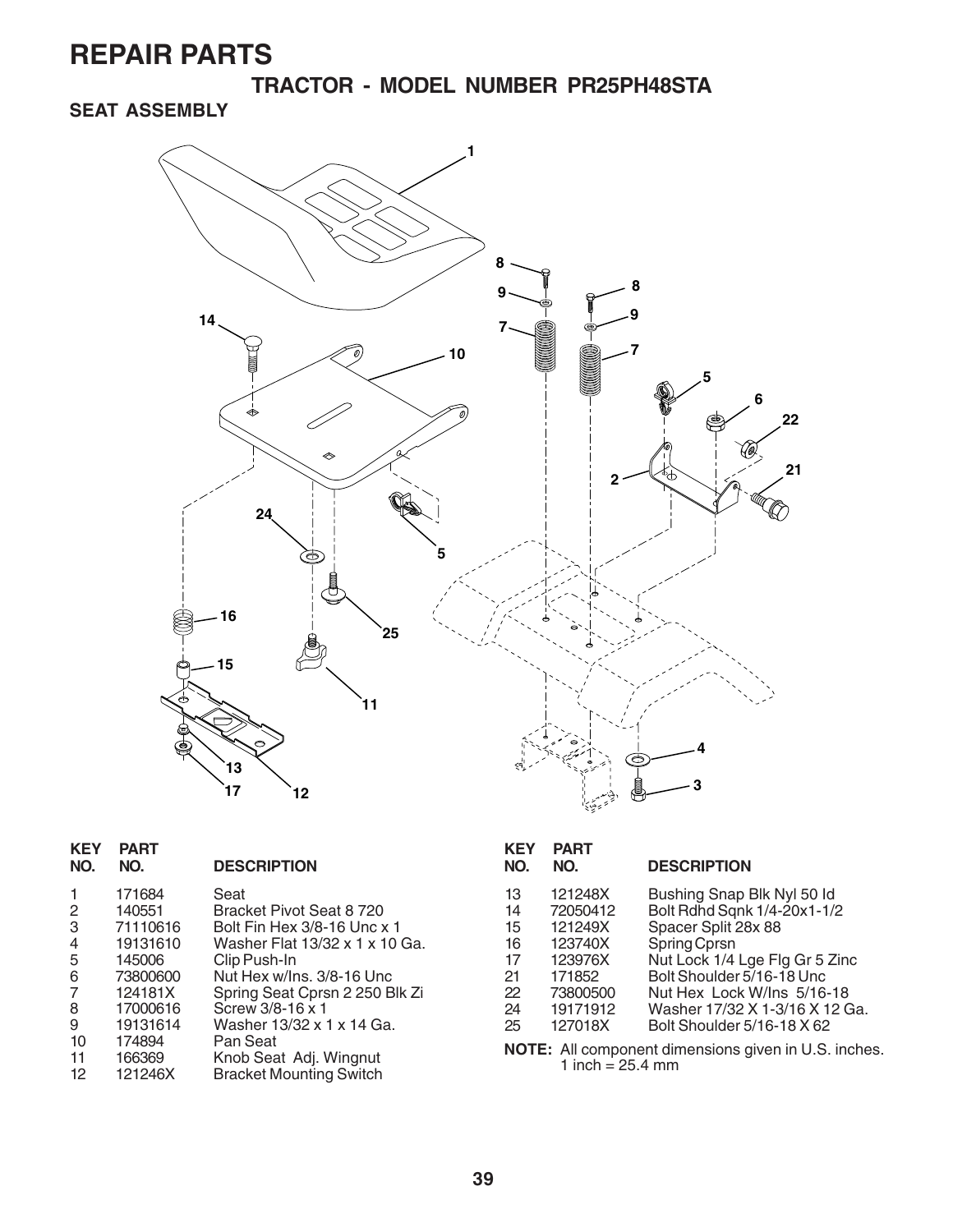**TRACTOR - MODEL NUMBER PR25PH48STA**

### **MOWER LIFT**

![](_page_11_Figure_3.jpeg)

| <b>KEY</b>      | <b>PART</b> |                               |
|-----------------|-------------|-------------------------------|
| NO.             | NO.         | <b>DESCRIPTION</b>            |
| 1               | 159461      | Wire Asm Inner/Sprg W/plunger |
| 2               | 159476      | Shaft Asm Lift RH w/Inf       |
| 3               | 138284      | Pin Groove                    |
| 4               | 12000002    | E Ring #5133-62               |
| 5               | 19211621    | Washer 21/32 X 1 X 21 Ga      |
| 6               | 120183X     | Bearing Nylon Blk 629 Id      |
| $\overline{7}$  | 125631X     | Grip Handle                   |
| 8               | 170770      | <b>Button Plunger</b>         |
| 11              | 175370      | Link Lift LH                  |
| 12 <sup>2</sup> | 175371      | Link Lift RH                  |
| 13              | 4939M       | Retainer Spring               |
| 15              | 175562      | Plate Asm. Suspension Front   |
| 16              | 73350800    | Nut Jam Hex 1/2-13 Unc        |
| 17              | 175689      | Trunnion Front Susp.          |
| 18              | 73800800    | Nut Lock w/Wsh 1/2-13unc      |
| 20              | 163552      | Retainer Spring               |
| 23              | 110807X     | <b>Nut Special</b>            |
| 24              | 19131016    | Washer 13/32 X 5/8 X 16 Ga    |
| 25              | 164024      | Spring                        |
| 26              | 169484      | <b>Retainer Clip</b>          |

| KEY<br>NO. | <b>PART</b><br>NO. | <b>DESCRIPTION</b>             |
|------------|--------------------|--------------------------------|
| 27         | 164543             | Rod Adj Lift                   |
| 28         | 73350600           | Nut Hex Jam 3/8-16 Unc         |
| 29         | 138057             | Knob Inf 3/8-16 Unc Blk W/sym  |
| 30         | 150233             | <b>Trunnion Infin Height</b>   |
| 31         | 176205             | <b>Trunnion Susp. Arm</b>      |
| 32         | 175994             | Nut Lift Link 7/16-20          |
| 36         | 155097             | Pointer Height Indicator       |
| 37         | 123935X            | Plug Hole Blk 1.485/1.515 Dia. |
| 38         | 17060516           | Screw 5/16-18 x 1              |
| 40         | 19112410           | Washer 11/32 x 1-1/2 10 Ga.    |
| 41         | 155098             | Indicator Height STLT          |
| 49         | 145212             | Nut Hex Flange Lock            |
| 50         | 110452X            | Nut PUsh Phos & Oil            |
| 51         | 19171416           | Washer 17/32 x 7/8 x 16 Ga.    |
| 52         | 175378             | Arm Susp. Rear LH              |
| 53         | 175802             | Arm Susp. Rear RH              |
| 54         | 175560             | Pin                            |

**NOTE:** All component dimensions given in U.S. inches 1 inch  $= 25.4$  mm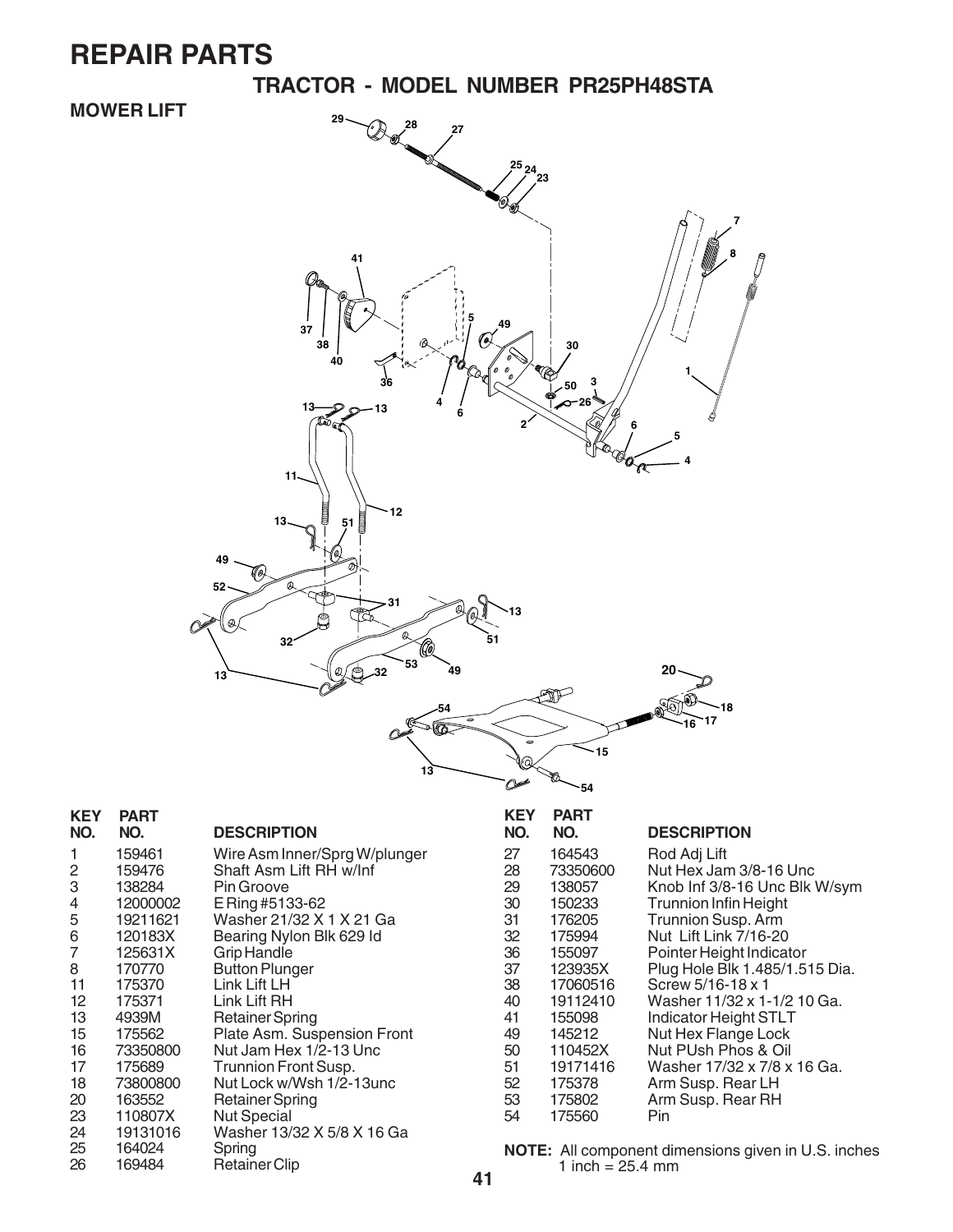**TRACTOR - MODEL NUMBER PR25PH48STA**

**MOWER DECK**

![](_page_12_Figure_3.jpeg)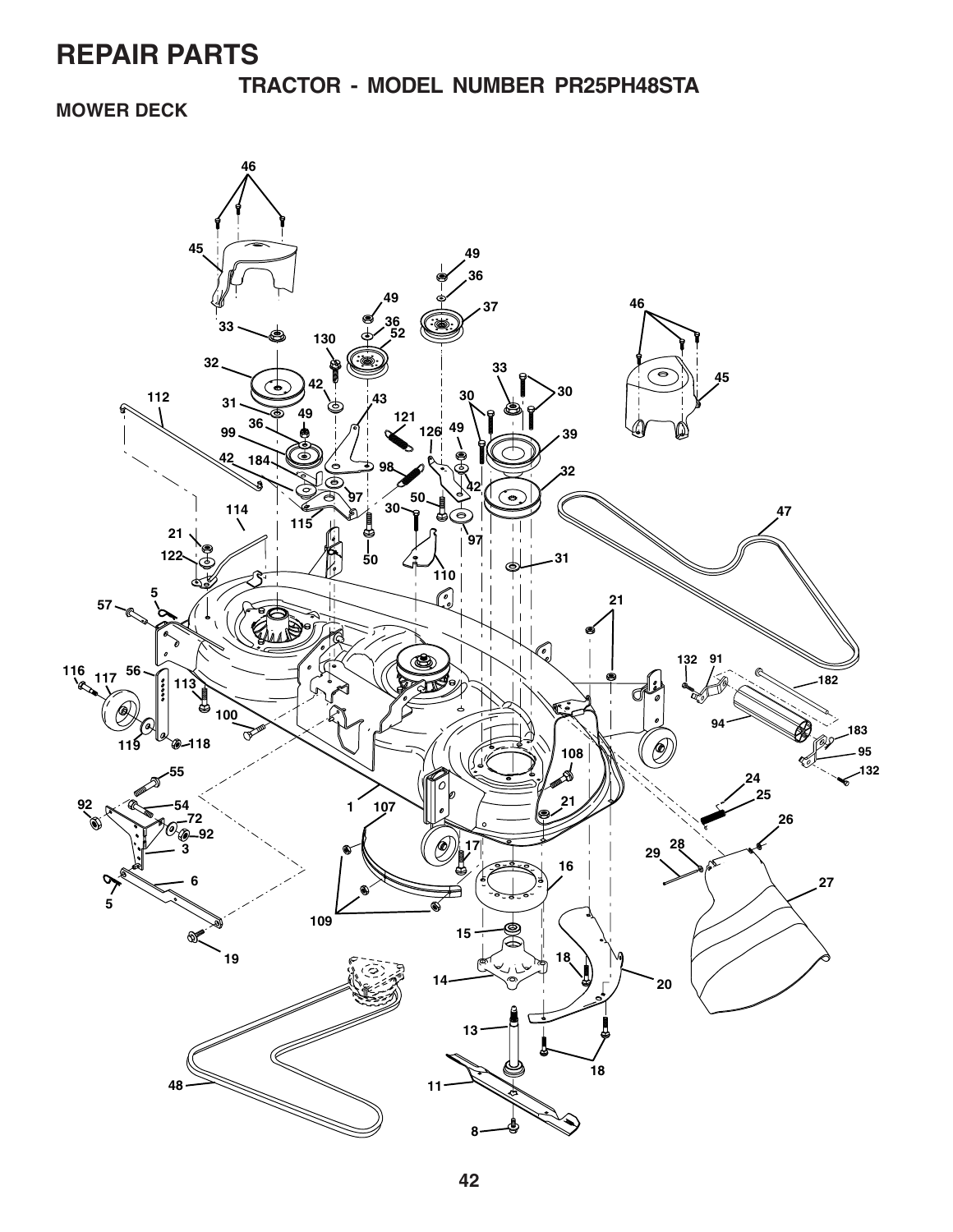### **TRACTOR - MODEL NUMBER PR25PH48STA**

#### **MOWER DECK**

| <b>KEY</b><br>NO. | <b>PART</b><br>NO.   | <b>DESCRIPTION</b>                               | <b>KEY</b><br>NO. | <b>PART</b><br>NO. | <b>DESCRIPTION</b>                                  |
|-------------------|----------------------|--------------------------------------------------|-------------------|--------------------|-----------------------------------------------------|
| 1<br>3            | 180358X421<br>138017 | Deck Weldment Mower 48                           | 54                | 74780616           | Bolt Fin Hex 3/8-16 x 1                             |
| 5                 | 4939M                | Bracket Asm., Sway Bar<br><b>Retainer Spring</b> | 55<br>56          | 72140608<br>155986 | Bolt Carriage Sqnk. 3/8-16 x 1                      |
| 6                 | 178024               | Arm, Suspension, Rear Sway Bar                   | 57                | 156941             | Bar Pnt Adj.<br><b>Pin Head Rivet</b>               |
|                   |                      | Deck                                             | 72                | 19131312           | Washer 13/32 x 13/16 x 12 Ga.                       |
| 8                 | 174365               | Bolt 7/16 Asm. Blade                             | 91                | 180534             | Bracket, Asm Noseroller, LH                         |
| 11                | 180054               | <b>Blade</b>                                     | 92                | 73800600           | Nut Lock Hex 3/8-16                                 |
| 13                | 174360               | Shaft Asm. w/Lower Bearing                       | 94                | 176066             | Noseroller                                          |
| 14                | 174358               | Mandrel Asm. Housing                             | 95                | 180535             | Bracket, Asm Noseroller RH                          |
| 15                | 110485X              | Bearing, Ball, Mandrel                           | 97                | 133943             | Washer Hardened                                     |
| 16                | 174493               | <b>Stripper Mandrel Deck</b>                     | 98                | 174371             | <b>Spring Primary Drive</b>                         |
| 17                | 72110610             | Bolt RDHD Sq Neck 3/8-16 x 1.25                  | 99                | 175080             | Pulley Idler"V"                                     |
| 18                | 72140505             | Bolt, Carriage 5/16-18 x 5/8                     | 100               | 72110616           | Bolt RDHD Sqnk 3/8-16 UNC x 2                       |
| 19                | 132827               | Bolt, Hex Hd, Shoulder 5/16-18                   | 107               | 175294             | Baffle Vac Edge Mower                               |
| 20                | 174378               | Baffle, Vortex Mower                             | 108               | 72140404           | Bolt RDHD Sqnk 1/4-20 x 1/2                         |
| 21                | 73680500             | Nut, Crownlock 5/16-18 UNC                       | 109               | 73680400           | Nut Crownlock 1/4-20                                |
| 24                | 105304X              | Cap, Sleeve                                      | 110               | 175016             | Arm Spring Secondary                                |
| 25                | 178102               | Spring, Torsion                                  | 112               | 174387             | Link Tension Relief Lever                           |
| 26                | 110452X              | Nut, Push                                        | 113               | 72110508           | Bolt Carr. 5/16-18 x 1                              |
| 27                | 180655X428           | Deflector Shield                                 | 114               | 174384             | <b>Tension Asm. Relief Lever</b>                    |
| 28                | 19111016             | Washer 11/32 x 5/8 x 16 Ga.                      | 115               | 174609             | <b>Arm Spring Tension Relief</b>                    |
| 29                | 131491               | Rod, Hinge                                       | 116               | 137644             | Bolt, Shoulder                                      |
| 30                | 173984               | Screw, Thdroll Washer Head                       | 117               | 133957             | Gauge Wheel                                         |
| 31                | 129963               | Washer, Spacer Mower Vented                      | 118               | 73930600           | Nut, Centerlock 3/8-16 UNC                          |
| 32                | 177865               | Pulley, Mandrel                                  | 119               | 19121414           | Washer 3/8 x 7/8 x 14 Ga.                           |
| 33                | 178342               | Nut, Flg. Top Lock Cntr. 9/16                    | 121               | 174371             | <b>Spring Secondary Drive</b>                       |
| 36                | 19131316             | Washer 13/32 x 13/16 x 16 Ga.                    | 122               | 174606             | <b>Bushing Pivot Tension Relief</b>                 |
| 37                | 177968               | Pulley, Idler, Flat                              | 126               | 174372             | Arm, Idler, Primary Deck                            |
| 39                | 174375               | Pulley, Idler, Driven                            | 130               | 17000616           | Screw 3/8-16 x 1.0                                  |
| 42                | 122052X              | Spacer, Retainer                                 | 132               | 17060612           | Screw 3/8-16 x .75                                  |
| 43                | 174373               | Arm, Idler Secondary                             | 182               | 179127             | Rod Roller Nose                                     |
| 45                | 174343               | Cover, Mandrel Deck                              | 183               | 163552             | <b>Retainer Spring</b>                              |
| 46                | 137729               | Screw, Thdroll. 1/4-20 x 5/8                     | 184               | 173979             | Keeper Belt Idler                                   |
| 47                | 180808               | V-Belt, Mower, Secondary                         | $\sim$ $-$        | 180939             | Relplacement Mower, Complete                        |
| 48                | 174368               | V-Belt, Mower, Primary                           | $\sim$            | 174356             | Mandrel Asm. Service                                |
| 49                | 73680600             | Nut, Crownlock 3/8-16 UNC                        |                   |                    | (Includes Key Nos. 13-15 and 33)                    |
| 50<br>52          | 72110612             | Bolt, Carr. 3/8-16 x 1-1/2 Gr. 5                 |                   |                    | NOTE: All component dimensions given in U.S. inches |
|                   | 175820               | <b>Pulley Idler Flat</b>                         |                   | 1 inch = $25.4$ mm |                                                     |